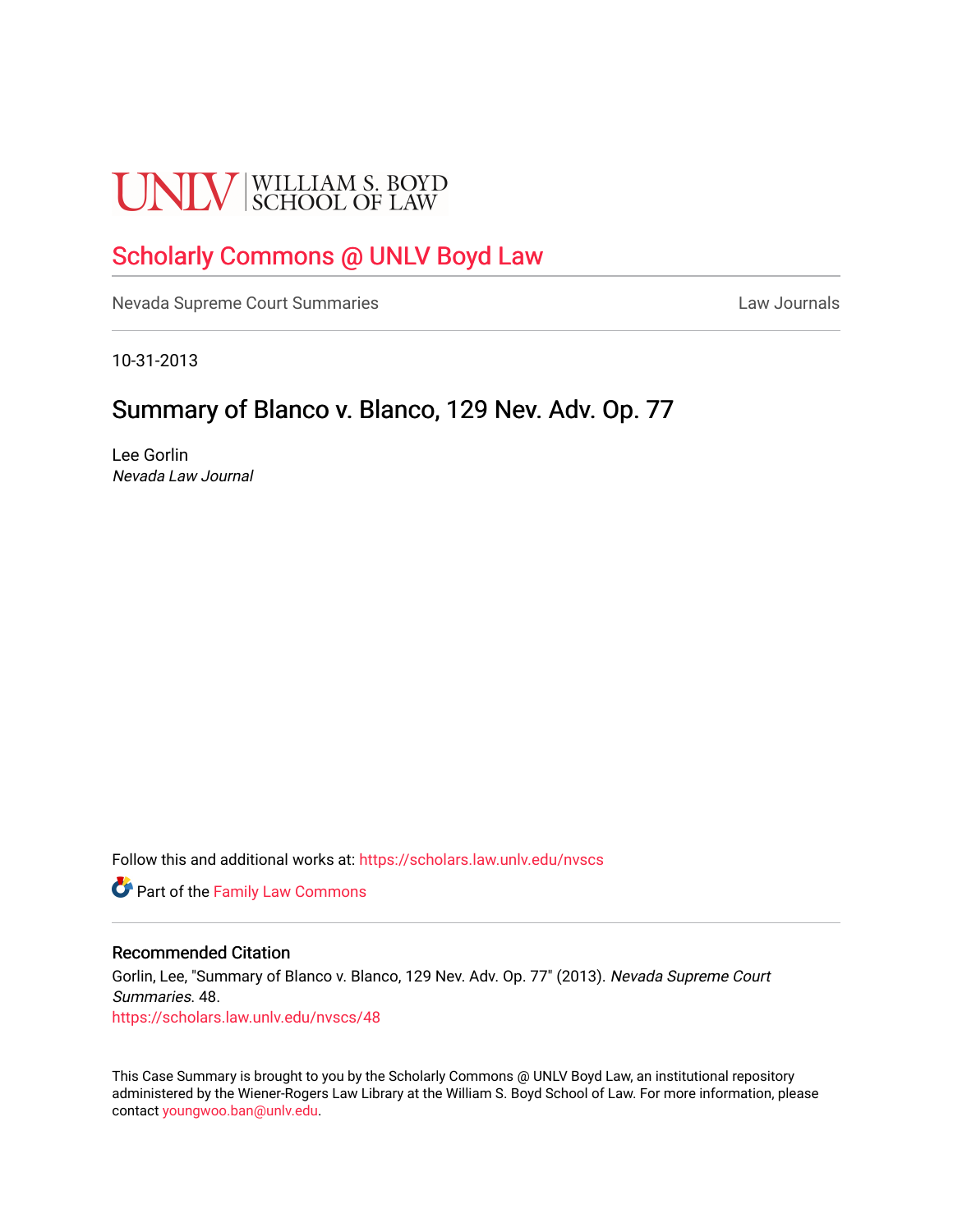#### **Summary**

The Court determined two issues: (1) whether a district court may grant a default judgment regarding child custody and child support without violating statutory law; and (2) whether a district court in divorce proceedings may grant a case-concluding default judgment regarding issues other than child custody or support, such as property division, spousal support, or attorney's fees.

#### **Disposition**

A district court may not enter a default judgment regarding child custody and child support because child custody must only be determined based on the best interests of the child(ren) and child support is determined only by a statutory formula. Additionally, although property division is typically handled in accordance with a statutory formula requiring an equal disposition, a court may deviate from the formula if there is a compelling reason, thus default judgment is inappropriate because the court does not make that determination. Finally, caseconcluding default judgment may be used in determining spousal support and attorney's fees because the court has sole discretion, but the court must provide appropriate procedural due process such as an evidentiary hearing and a finding that a less severe sanction is not warranted.

#### **Factual and Procedural History**

In 1989 Mario and Lalaine Blanco married each other. The Blancos had 4 children together. Lalaine eventually filed for divorce. Lalaine asked for primary physical custody of the children. Mario asked for joint physical custody. Mario also asked for significantly more spousal and child support because he made significantly less than Lalaine. The Blancos agreed to joint legal custody of their two minor children (the other two were no longer minors) in June 2011. As to physical custody, Mario was awarded visitation three consecutive days every week. The Court also ordered Lalaine to pay temporary child support prior to trial.

Before trial, Lalaine's counsel withdrew and Lalaine proceeded pro se. Lalaine had begun working only two days a week because of a claimed injury, so Mario requested discovery relating to her injury claim, seeking to prove that Lalaine was willfully underemployed. Lalaine failed to answer Mario's discovery requests. Lalaine claimed that her prior counsel had given her the requests only a few days before the hearing, so the court gave her two weeks to comply with the request. The court warned Lalaine that failure to comply would result in default judgment in favor of Mario.

Although Lalaine answered some of the requests, she failed to provide everything and the district court found that sanctions were warranted. The court ordered a default judgment, consistent with the prior order from June 2011 and Mario's counterclaim. The default judgment provided for joint legal and joint physical custody of the children, made the temporary child support permanent, awarded Mario \$1,000.00 per month in spousal support for ten and a half (10)

<sup>&</sup>lt;sup>1</sup> By Lee Gorlin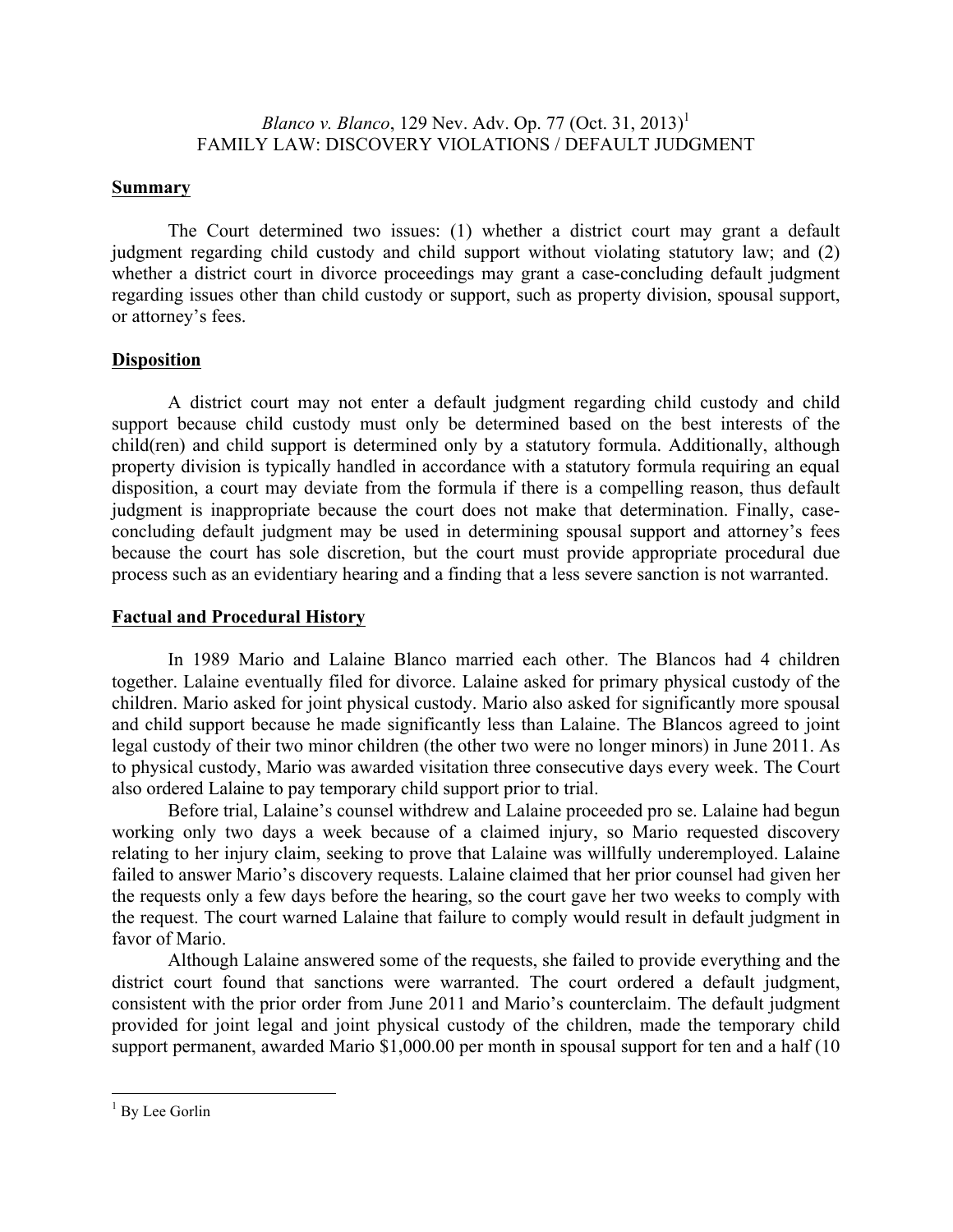½) years, and granter Mario permission to claim both minor children as tax exemptions. Lalaine was ordered to take on most of the community debt, and to pay Mario's attorney fees.

#### **Discussion**

#### *Default Judgment and Nev. R. Civ. P. 37(b)(2)(c)*

Typically, a district court may use case-concluding sanctions, such as default judgment as a punishment for noncompliance with its orders.<sup>2</sup> Although a district court may use this severe sanction, the Nevada Supreme Court uses a heightened standard of review on appeal to ensure that the sanctions comport with procedural due process.

When a district court uses case-concluding sanctions, they must "be supported by an express, careful and preferably written explanation of the court's analysis."<sup>3</sup> The court, among other factors, should look to the offender's willfulness, the potential prejudice to the other party if the court were to use a lesser sanction, whether dismissal is too severe for the instant abuse, and the "policy favoring adjudication of cases on their merits." Default is a severe penalty, only to be used in the most extreme cases.

Even after default, the prevailing party must still present evidence to establish a prima facie case. In typical civil cases, the court should still conduct a hearing in order to determine proper damages. The same holds true for divorce. Although divorce cases do not typically involve claims for damages, the court must still determine issues such as child custody, child support, spousal support, property division, and attorney's fees. Accordingly, whether caseconcluding sanctions are appropriate in a given case depends on the claims involved in that case.

#### *Default Judgment with regards to Child Custody and Child Support*

Regarding child custody and support, the Court determined "that a case-concluding discovery sanction is simply not permissible." According to Nevada Statutory Law, child custody must be determined solely in consideration of the child's best interest.<sup>4</sup> Child support is similarly guided by formulas prescribed by  $\text{law}^5$ . Default judgment bypasses both the best interest of the child analysis and the child support formulas and is therefore not permissible.

This decision is consistent with prior findings that a court may not use change of custody to punish parental misconduct in the courtroom and with the concept that the ability to raise one's child is a fundamental right that cannot be taken away without a due process analysis. Although the court may not use default judgments regarding custody and child support as a sanction, the court may use other traditional sanctions such as monetary sanctions, attorney's fees and even contempt, so long as those sanctions are not dispositive.

<sup>&</sup>lt;sup>2</sup> NEV. R. CIV. P. 37(b)(2)(C).<br><sup>3</sup> Young v. Johnny Ribeiro Bldg., Inc., 106 Nev. 88, 93, 787 P.2d 777, 780 (1990).<br><sup>4</sup> NEV. REV. STAT. § 125.480 (2013).

 $5$  See NEV. REV. STAT. § 125B.070 (2013) (for cases of primary physical custody the non-custodial parent pays a percentage of his or her gross monthly income, subject to presumed maximums, to the custodial parent); Wright v. Osburn, 114 Nev. 1367, 1368-69, 970 P.2d 1071, 1072 (1998) (for cases of joint physical custody, the court takes the difference between each parent's gross monthly income and the parent with a higher gross monthly income pays that difference to the other parent).